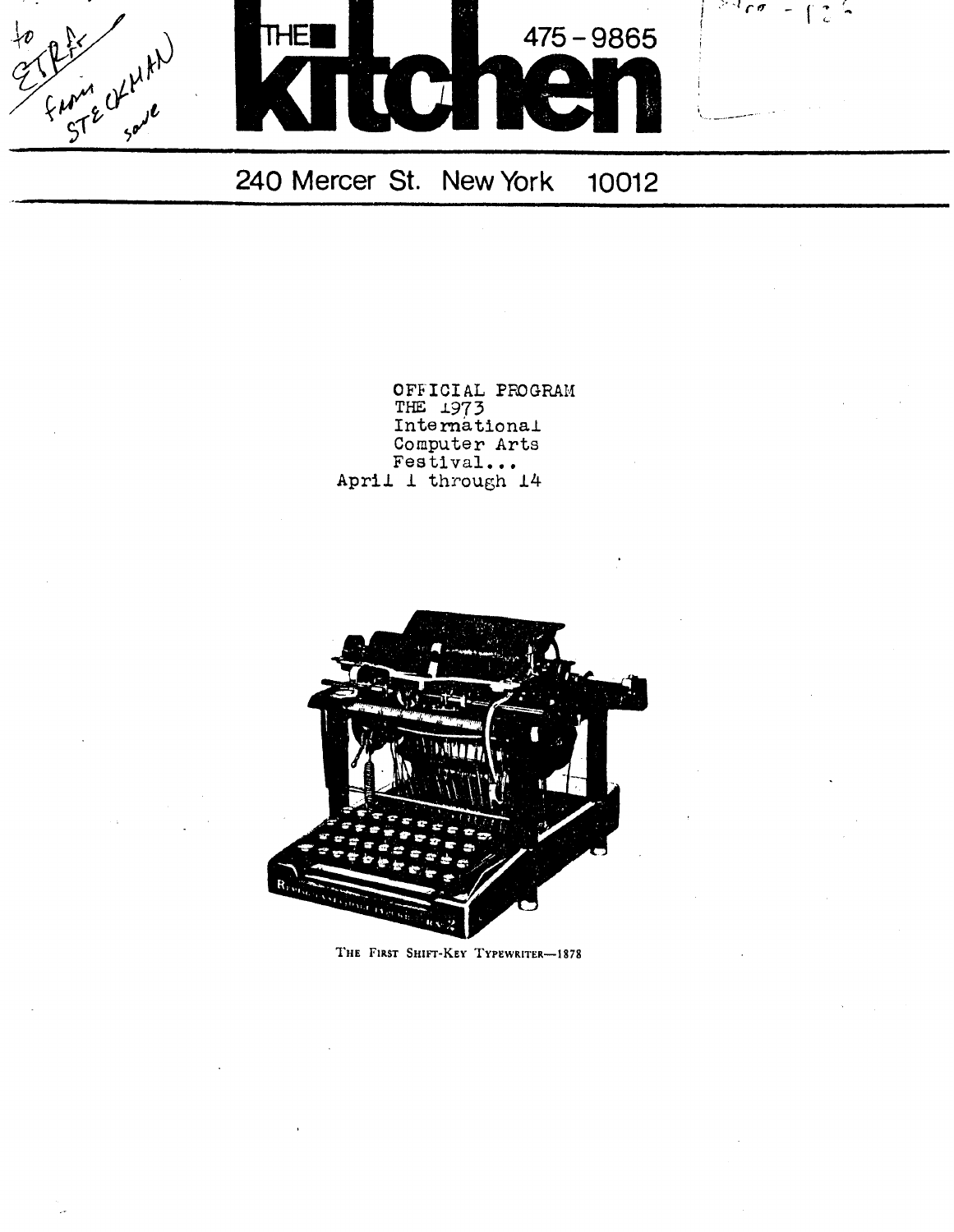Graphics exhibited at the Computer Arts Festival

George Chaikin Courant Institute of Mathematical Sciences New York University, New York Graphics co-ordinator of the Festival One of the chief implementers of the computer language ARTSPEAK, Mr. Chaikin is also an architect. He is involved with many different applications of commuter graphics, and does much consulting and research work.

Vladimir Drozen PhD Hradec Králové, Czechoslovakia 9 stills from the film "CREATION" "The pictures are photographic records of the reflections of the sunlight from undulating water surfaces, thus representing solutionsat particular moments of time- of the two dimensional wave equation under specificrather complicated- boundary and initial conditions. They have been obtained without any computing technique at all"- from Dr.Drozen's letter

Cyprienne Schroeppel M .I .T ., Cambridge, Massachusetts 14 x 16 inch needlepoint of one frame of the movie "SOLAR CORONA "by Michael Beeler (film entry)

Ramesh Misra ARKISHOP, New Delhi, India, and New York . Computer animation by Walter Wright Photography by Ramesh Misra. Generated at Dolphin, Computer Image Corp .

Lou Katz Columbia University, New York "SPACE, TIME & SUBSTANCE" 40 slides "These pictures are a part of a study of three dimensional surfaces and shapes, and two dimensional patterns that change with time . The "double" images are stereoscopic pairs , and can be viewed in 3-D by those who can "cross" their eyes. These sldies were made using an ADAGE AGT/50 graphics computer, using programs by Lou Katz, Mr. Reidar Bornholdt, and Mr. Christos Tountas ."

Aaron Marcus Princeton University, Princeton, New Jersey "Computer art promises to challenge more profoundly than ever before what is real and what is not." -Aaron Marcus; film: "THE BEGINNING

Paul Hrozenchik , Bruce MacFarland studenthof George Chaikin, New York

William Fetter - see film entry

Gary Nelson - see music entry Computer generated musical notation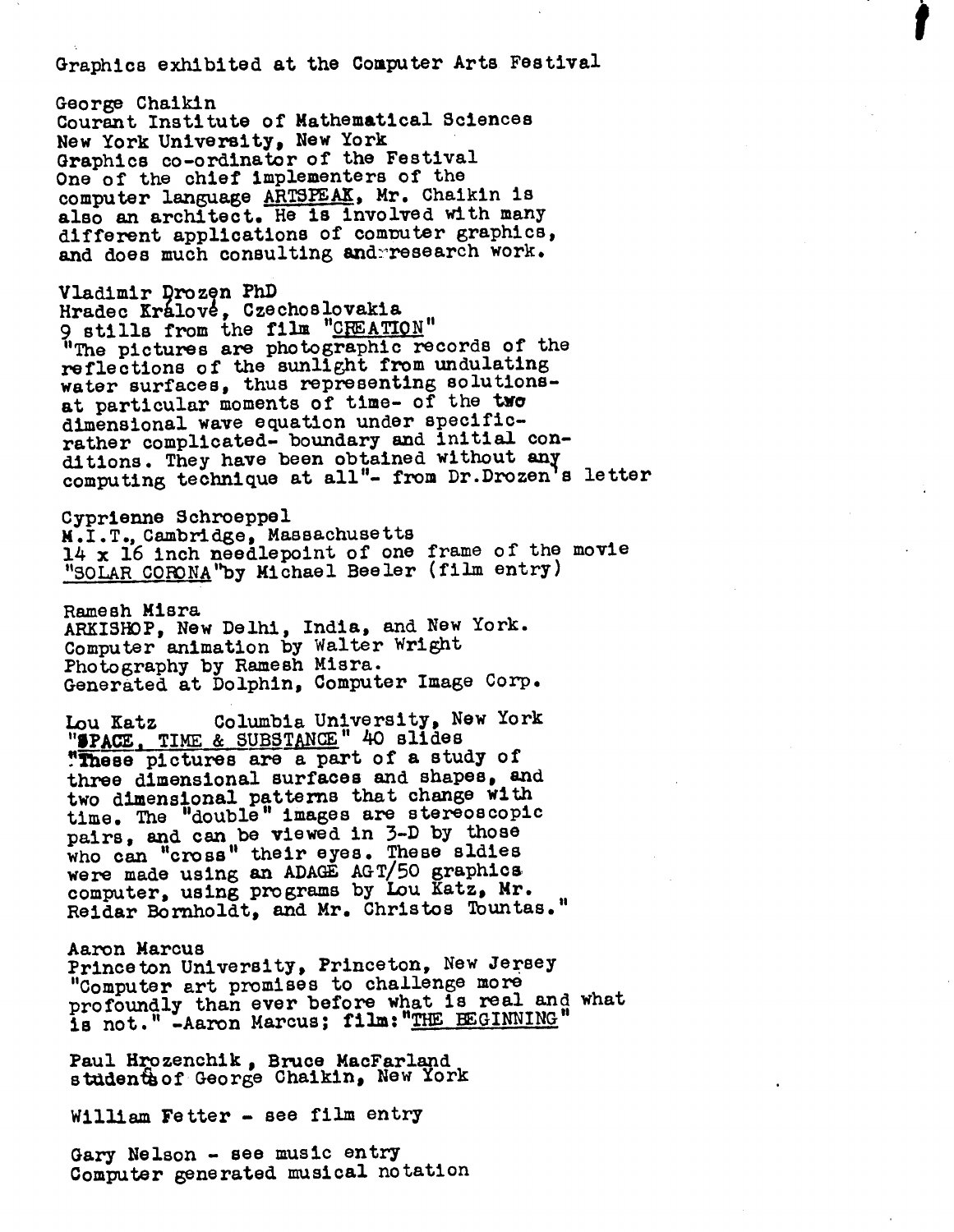Afternoon events of the Computer Arts Festival

Sunday April 1 5pm Lecture : COMPUTERS AND THE ART OF MEDICINE Juan de Dios Pozo-Olano, Phi, Fellow in Neurology Mount Sinai School of Medicine, New York Beginning with a brief survey, Dr. Pozo-Olano will discuss in detail the work that he has done using digital computers to record graphic representations of brain waves. Illustrated by slides.

Friday April 6 5pm Workshop: VIDEO SYNTHESIS AND COMPUTERS Walter Wright -see video entry

Saturday April 7 2pm SYMPOSIUM COMPUTER COMPOSITION: Comparison of Aesthetics and Techniques in All Media. All artists in the Festival are invited as panelists. Chairman of the meeting, George Chaikin. Proceedings will be video taped,  $\frac{1}{2}$  inch crews are welcome. Microphones open to the floor .

Sunday April 8 5pm Lecture COMPUTER MUSIC Charles Dodge Music co-ordinator of the Festival

Sunday April 8 1-4pm; Monday & Tuesday 9,10 5-7pm CONFUTER INTERACTION Computers on hand will be open to public use, to generate patterns, carry on conversations, etc. Computers courtesy of Leasco Response Co, Electronics Associates Inc, and Pratt Institute . Spetial workshop: Fred Stern, Sunday 1pm

## ALL EVENING PROGRAMS START AT 8PM, AND INCLUDE MUSIC, VIDEO &FILM :

Films shown during the Computer Arts Festival....continued- see next page

April 10,11 Doris Chase "CIRCLES' Doris Chase now lives in New York, and is working on a film named SQUAFES. The film "CIRCIES" was made using a 4u/2u Stomberg Carlson plotter, computer analyst Bob Tingley. This film was produced with computer graphics animation techniques dveloped under the direction of William Fetter at the Boeing Aircraft Company, Seattle, Washington .

April 10,11 Aaron Marcus "THE BEGINNING"- see graphics entry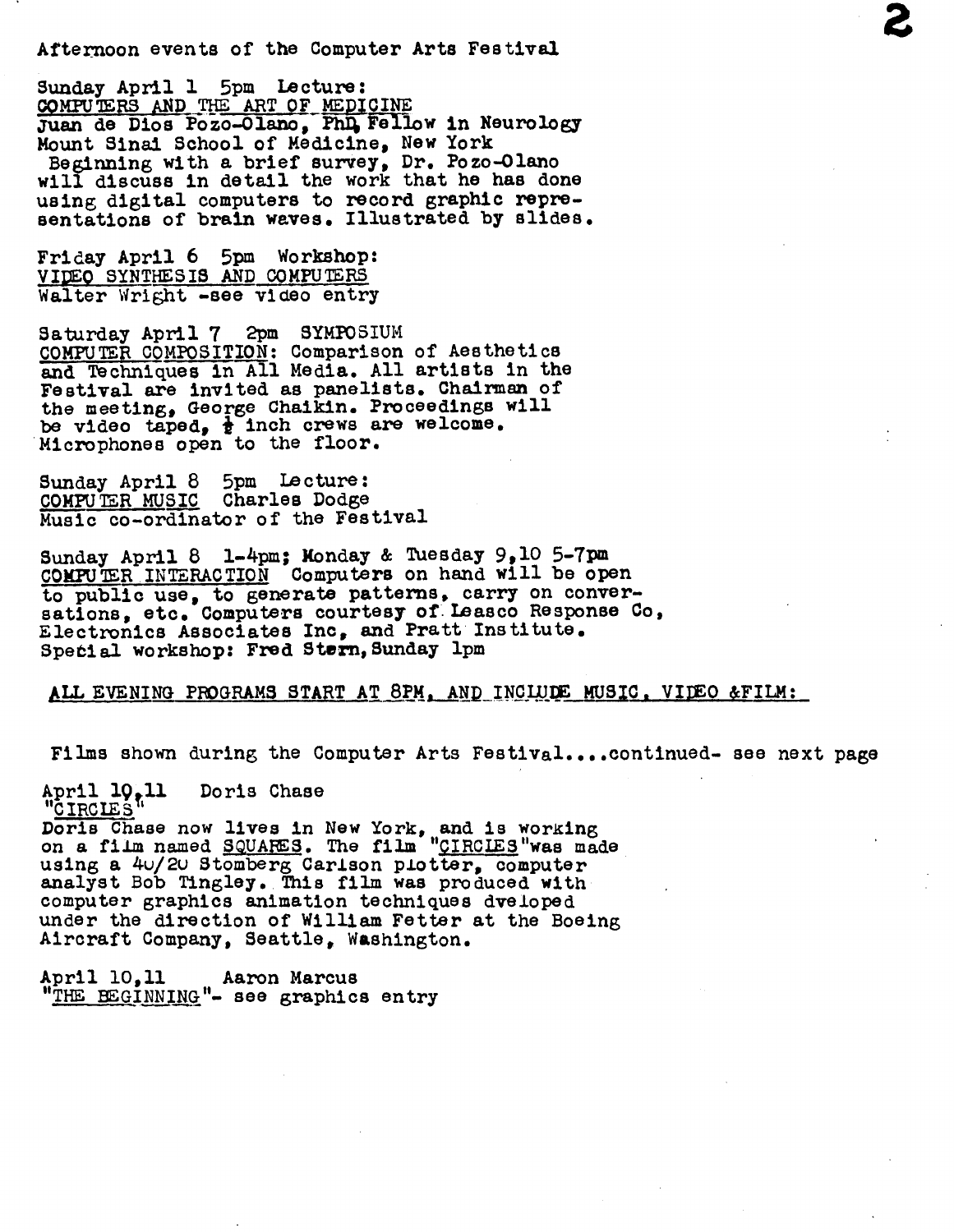Films shown during the Computer Arts Festival, 1973,at the Kitchen.

April 1.2 William Fetter "VISUAL OVERTURE" "FILM SAMPLER" Previously the director of computer graphics at the Boeing Aircraft Company, Seattle, William Fetter is currently adapting the technology he developed to other design/graphic representations, as Head, Computer Graphics Laboratory, Department of Design, Southern Illinois University, Carbondale, Illinois .

April 3.4 Michael Beeler (will be repeated, Apr.12) "SOLAR CORONA" Artificial Intelligence Laboratory, MIT Cambridge, Massachusetts . Music by Peter Samson . SOLAR CORONA was made from data taken from August 14,1969 through May 7,1970, 030-VI, one of the Orbitting Satellite Observatories . The sunlight which was measured in this experiment is only that of the corona, above the surface of the sun, is light of only one color, (wavelength 625 +or - 3 Angstroms), light from a heat of about 2 million degrees .

April 3,4,12 Peter Struycken<br>"IMAGE PROCRAMME 1 1072" IMAGE PROGRAMME-1-1972" Galerie Swart Amsterdam, Holland Computer programme by Drs. S. Tempelaars "In order to gain acquaintance with the premises applying to the reciprocity between element and structure, the changing degree of variation being the criterion, I make models which relate to this problem....One of these models is my image programme 1-1972." -from Peter Struycken's letter .

April 5,13,14 John Whitney<br>"<u>MATRIX III"</u><br>The Whitney family is famou The Whitney family is famous for computer movies. This is John Whitney's newest film, sent from Pacific Palisades, California. Thanks to I.B.M. for making, this print, available.

April 6.7 Stan Vanderbeek University of Southern Florida, Tampa Florida Mr . Vanderbeek is a famous filmmaker, formerly at M.I.T.

April 8,9 Lillian Schwartz<br>2) Univited William Schwartz APTII OSY ... IIIIEN SCHWEFUZ<br>1) "<u>PIXILLATION" 2) "UFO's " 3) "MUTATIONS "</u> 4) "ENIGMA"<br>5) "<u>APOTHEOSIS</u>" 6) "AFFINITIES " 7) "GOOGLEPIEX" 8) "MATHOMS"<br>independent filmmaker, Maplewood, New Jersey Independent filmmaker, Maplewood, New Jersey

April 8,9 Arthur Layzer "MORNING ELEVATOR" Steven's Institute of Technology, Rutherford, New Jersey Resident Visitor at the Bell Telephone Laboratories, "The digital computer has negative expressivity-a black border that can be used to bring out human expressivity." Assistance in programming from Joan Miller, Bell Labs . ...ALSO: two pieces of computer music-<br>National pop sty votes! "EANEARE" "PIECE FOR SIX VOICES", "FANFARE"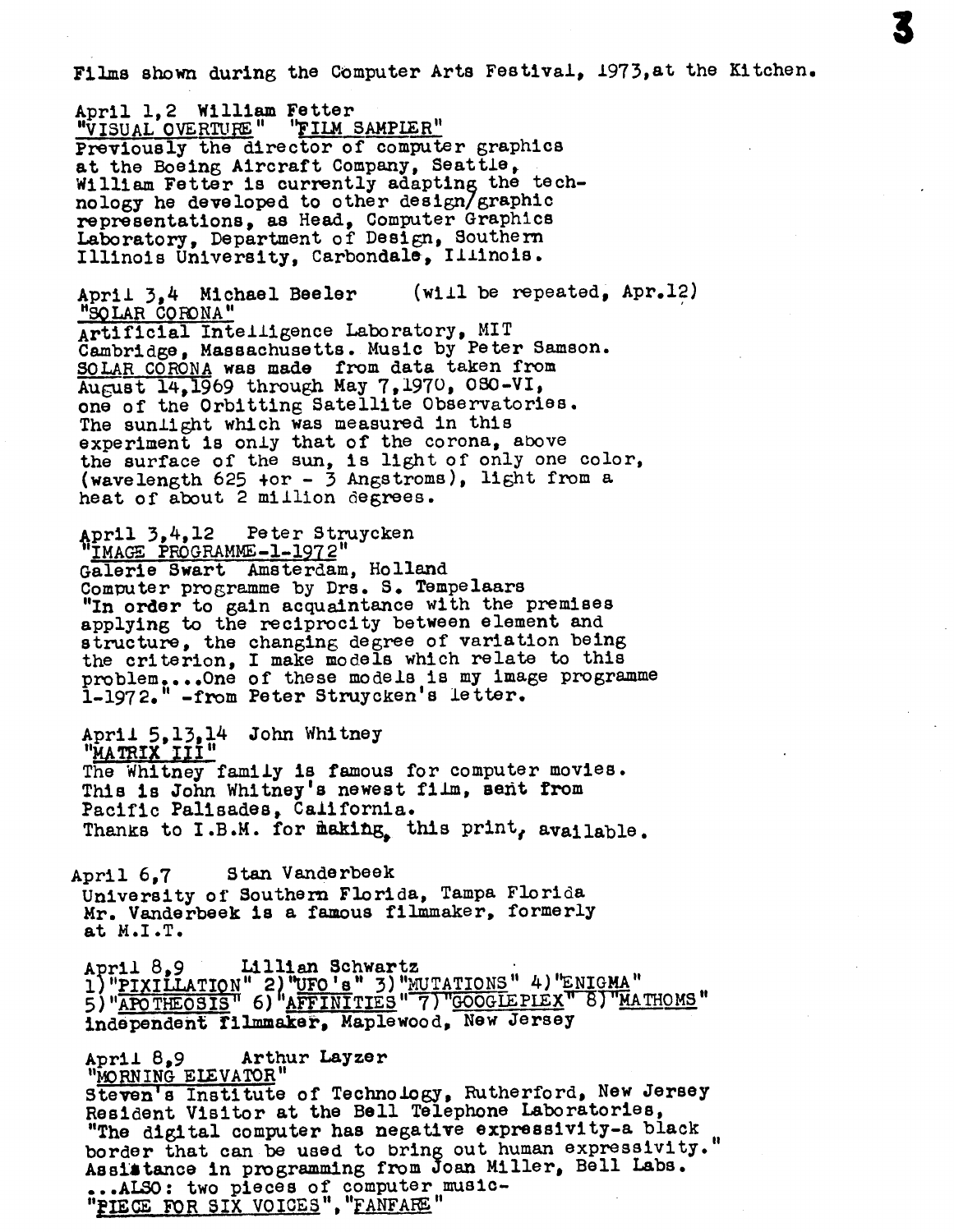Music events in the International Computer Arts Festival

April 1,2 JOSEPH OLIVE "STUDIES  $# 4 & 5"$ Bell Telephone Labs Murray Hill, New Jersey Employed in speech and acoustics work at Bell Labs, Mr. Olive has a PhD in physics, and is a respected composer. He uses the GRØØVE computer system, with 14 lines from a PDP-10.

April 3.4 THOMAS WELLS "APOTHEGM G.K." Director of the Electronic Music Studio The University of Texas at Austin, Texas

April 3,4 JOEL GFESSEL Princeton University, Princeton New Jersey

5,10,11 CHARLES DODGE "THE SPEECH SONGS" School of Music, Columbia University, New York Mr. Dodge is an internationally known lecturer on the subject of computer music, and <sup>a</sup> composer of renown . He is the music co-ordinator of this Festival .

6,7 EMMANUEL GHENT 1) "PHOSPHONES" 2) "COMPUTER BRASS" 3) "INNERNESS" Bell Telephone Labs, and New York City. Well known as a composer of instrumental and electronic music, Emmanuel Ghent has in recent years devoted himself to synthesizing music and stage lighting by means of the GROOVE computer system.

## 8,,9 GARY NELSON

Purdue University, West Lafayette, Indiana 4-Channel tapes, using MUSIC65,(a descendant of MUSIC4) .Also doing work in computer generated musical notation, in exhibit in the Kitchen. With Mr. James Lesko, who uses a computer to generate plans for steel sculpture, Mr. Nelson is combining sound with sculpture, by placing speakers within the object..

speakers within the cbjocor.<br>8,9 MAX MATHEWS 1) RUNNING MAN SUITE, ...<br>2) ELEPHANTS MAY SAFELY GRAZE, 3) SCALES 2) <u>EIEFHANIS AAI SAFELI GRACE</u><br>4) MISTAKES Bell Telephone Labs, Murray Hill<br>Wax Mathews is a widely published author, an Max Mathews is a widely published author, an engineer, and a composer. He is largely responsible for the highly adaptable GRØØVE computer system, which so many composers use, at Bell Labs.

4,5 STEPHEN SMOLIAR "SRVAR 6. CLIFF 2. SRVAR 3" &12th/ Department of Computer Science, Technion Haifa, Israel. Stephen Smoliar has devised a programming language EU TERPE. The various pieces use the same program, with different thematic subroutines patched in.

5,12 EZRA SIMS " FROM AN OBOE gUARTE T" Artificial Intelligence Lab, M.I.T. ే ఉన్నవి Cambridge, Hassachusetts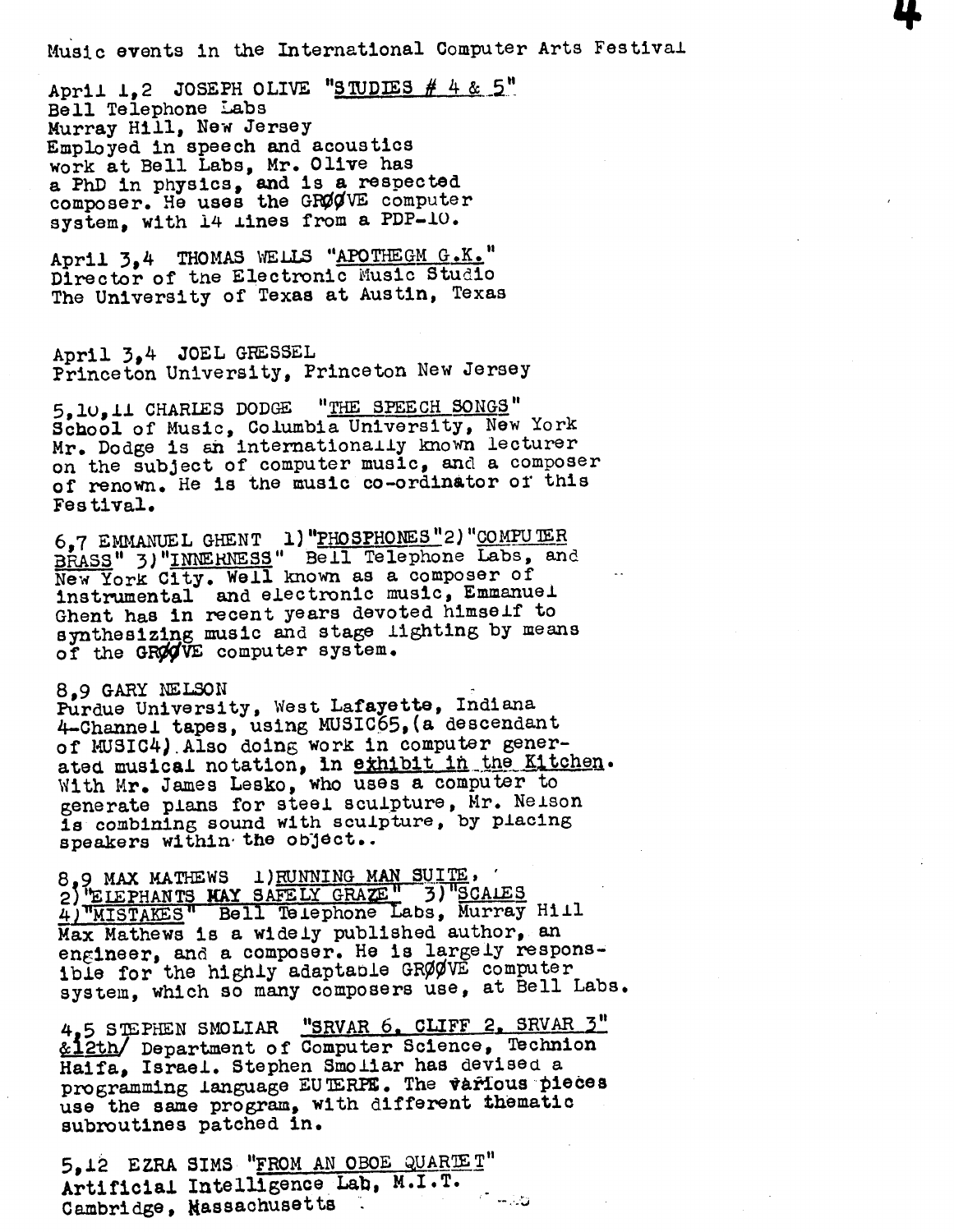PACE 2 Music events in the Computer Arts Festival<br>Ezra Sims uses the PDP-6/10 system, and the EUTERPE program devised by Stephen Smoliar. April 10,11 F.RICHARD MOORE<br>1) "VARIANTS" 2) "PIXILLATION" (original soundtrack)<br>Bell Telephone Laboratories, Murray Hill, New Jersey<br>"Technological art will succeed or fail according<br>to the success of the real time intera We have to maximize the capability to play the machine as an instrument." April 9 ALISON KNOWIES "PROPOSITION 4 (SQUID)" New York Performance piece for four voices April  $13,14$  ALVIN LUCIER "RMSIM 1 ( THE BIRD OF BREMEN FLIES THROUGH<br>THE HOUSES OF THE BURGHERS )" 1972<br>Wesleven University Middleter 2 THE HOUSES OF THE BURGHERS J<sup>H</sup> 1972<br>Wesleyan University, Middletown, Connecticut<br>A computer controlled sound environment, comissioned<br>for Radio Bremen, using a PDP-10, four channels. April 13,14 RICHARD COFF Wesleyan University- student of Alvin Lucier April 17 LEJAREN HILLER<br>"THE ILLIAC SUITE FOR STRING QUARTET" Performed live, New York debut. Musicians<br>from the State University of New York, Buffalo<br>The historic Illiac Quartet, never before<br>played in New York, dates from the 1950s, and<br>is a pioneering work, using a computer to carry out serial techniques, producing a<br>veritable string quartet. Other works will be performed. Thanks to Jim Burton, of the Kitchen.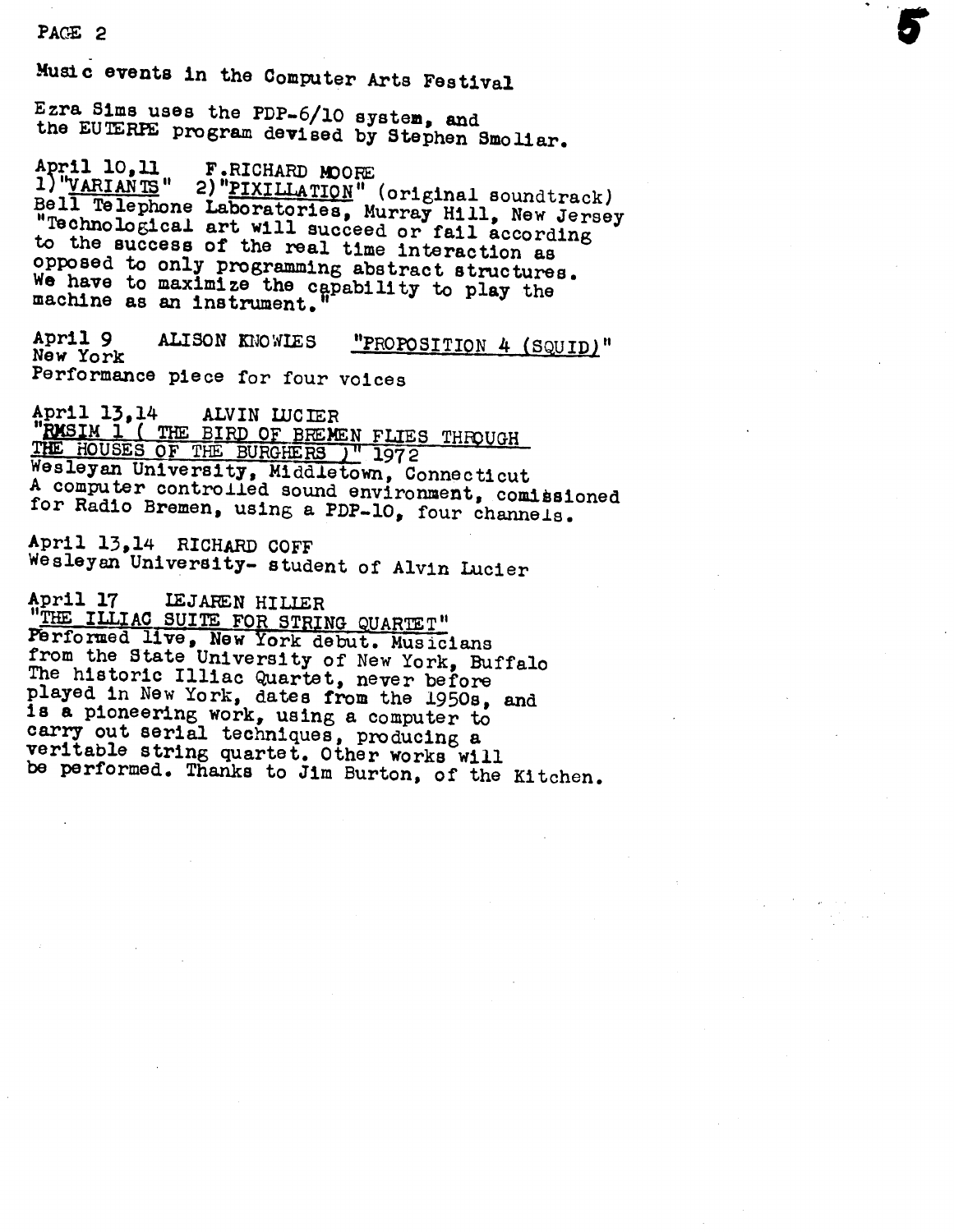Video events in the International Computer Arts Festival, April 1973

April 2,3 Bill Etra "IMAGE WARP" Artist-in-residence WNET-TV Ch.13. NYC Live performance, debut of the new R U T T / E T R A video synthesizer. The synthesizer, designed in conjunction with engineer Steven Rutt, has many advantages over previously existing systems-"Pray for sync!"

April 4,5 David Dowe, Jerry Hunt 1) "HARRINAN PLAYING HEISENBERG/ EYES" and 2) ELECTRIC EXO-SKETCH" Southern Methodist University Dallas, Texas Dancers are able to control video and audio signals by mia-electric pick ups which respond to discrete muscle movemonis ,the X and Y co-ordinates are fed through a scan converter, allowing the two way reversibility of pictures sound.

April 697 Walter Wright, New York An architect, and a design engineer, he first became interested in computer generated images in 1965 . Computer graphics system at University of Waterloo, Ontario, Canada; Computer animator for Dolphin Productions, Computer Image Corp, NYC ; presently Artist-in-residence at WSKG- TV in Binghamton, NY, is designing and building his own video synthesizer.

April 8.9 Ed Emshwiller "SCAPE MATES" Well known filmmaker, and Artist-in-residence at WNET-TV Ch 13, New York. Made at the Experimental Television Lab, and at Dolphin, Computer Image Corp.: SCAPE-MATES is a hauntingly beautiful voyage into the depths of man/machine interaction, using expressive dance motions and computer animation, and geometric graphics .

April 10,11 Nam June Paik Artist in residence at WHET Ch.13, New York One of the Great Grand Parents of Video, in fact said to be the "Mao Tse-Tung of video," Nam June Paik is a pioneer in the use of electronically distorted images. A Korean, he has an engineer's degree from Tokyo, and is a famous artist of the avant-garde . He will show a film made with Michael Noll,James Tenney, of Bell Laboratories; and some video tapes of the synthesizer he designed with Shuya Abe .

April 10, 11 Jud Yalkut "THE WHIRLING ECSTASY" Video-Film Collective, New York Thanks to Walter Wright "How can one undergo transformation without being shattered?" -Jalai'ud-din Rumi